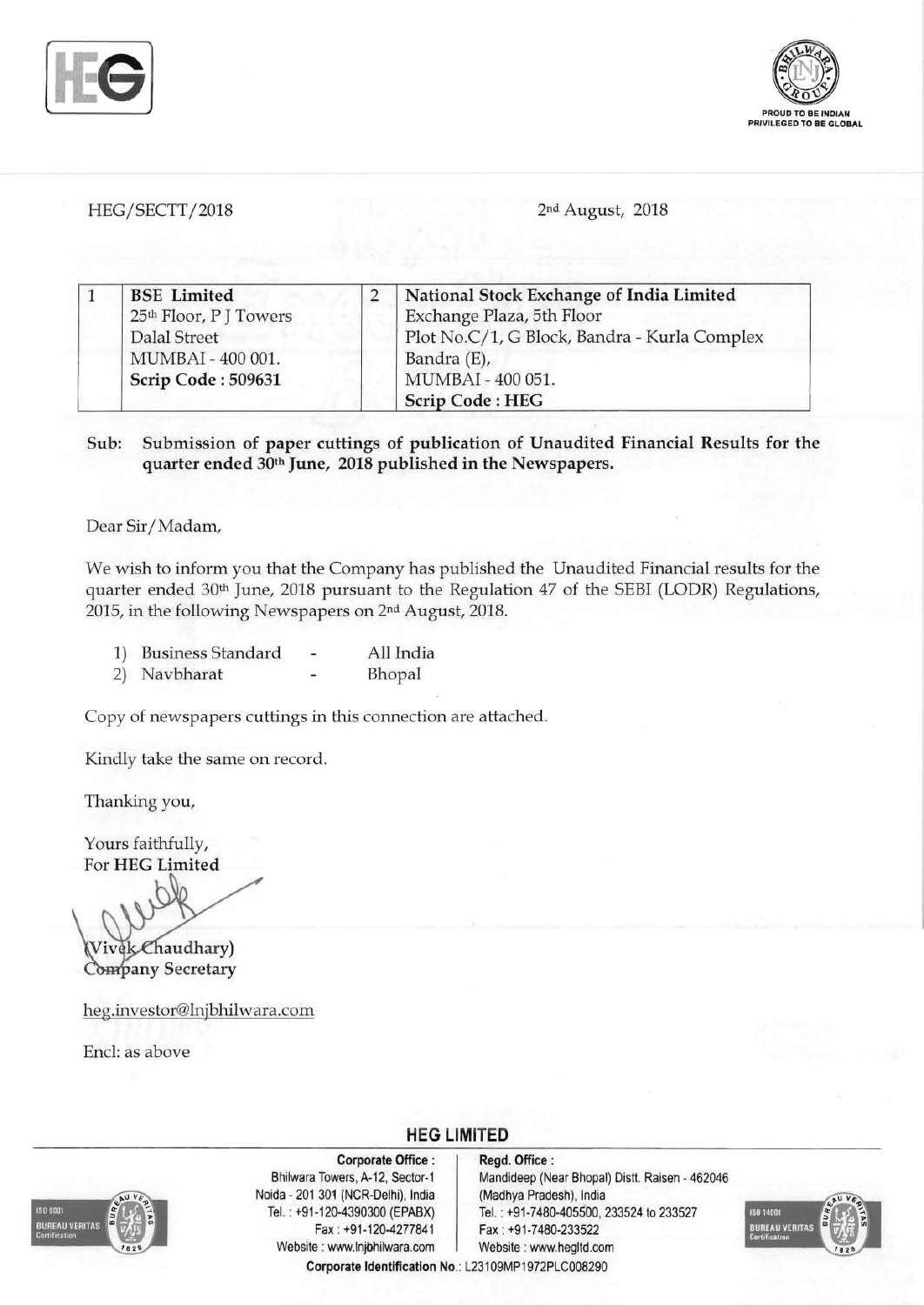|  | <b>NAME</b> |  |
|--|-------------|--|
|  |             |  |

NAME PLACE DATE

Business Standard **All Edition Community** 1 **Community** 1 **Community** 1 **Community** 1 **Community** 1 **Community** 1 **Community** 1 **Community** 1 **Community** 1 **Community** 1 **Community** 1 **Community** 1 **Community** 1 **Communi** 

# **HEG HEG LIMITED**



# STATEMENT OF UNAUDITED FINANCIAL RESULTS FOR THE QUARTER ENDED ON 30TH JUNE, 2018

(₹ in Crores)

| SI.<br>No. |                                                                                                                                                   | <b>Standalone</b>        |                  |                                                  |  |
|------------|---------------------------------------------------------------------------------------------------------------------------------------------------|--------------------------|------------------|--------------------------------------------------|--|
|            |                                                                                                                                                   | <b>Quarter Ended</b>     |                  | <b>Year Ended</b>                                |  |
|            | <b>Particulars</b>                                                                                                                                |                          |                  | 30th June, 2018 30th June, 2017 31st March, 2018 |  |
|            |                                                                                                                                                   | <b>Unaudited</b>         | <b>Unaudited</b> | <b>Audited</b>                                   |  |
| 1.         | Total income from operations                                                                                                                      | 1,587.38                 | 213.71           | 2,758.40                                         |  |
| 2.         | Net Profit / (Loss) for the period<br>(before Tax, Exceptional and/or Extraordinary Items)                                                        | 1,176.62                 | (6.83)           | 1,604.71                                         |  |
| 3.         | Net Profit / (Loss) for the period before tax<br>(after Exceptional and/or Extraordinary Items)                                                   | 1,176.62                 | (6.83)           | 1,604.71                                         |  |
| 4.         | Net Profit / (Loss) for the period after tax<br>(after Exceptional and/or Extraordinary Items)                                                    | 770.30                   | (8.43)           | 1,081.34                                         |  |
| 5.         | Total Comprehensive Income for the period [Comprising<br>Profit/ (Loss) for the period (after tax) and Other<br>Comprehensive Income (after tax)] | 770.30                   | (8.43)           | 1081.10                                          |  |
| 6.         | <b>Equity Share Capital</b>                                                                                                                       | 39.96                    | 39.96            | 39.96                                            |  |
| 7.         | Reserves (Excluding Revaluation Reserves)                                                                                                         | $\overline{\phantom{a}}$ | $\blacksquare$   | 1,768.66                                         |  |
| 8.         | Earnings Per Share (of ₹10/- each)<br>(for continuing and discontinued operations) (not annualized)                                               |                          |                  |                                                  |  |
|            | Basic (in ₹)<br>Diluted (in ₹)                                                                                                                    | 192.77<br>192.77         | (2.11)<br>(2.11) | 270.61<br>270.61                                 |  |
| Notes:     |                                                                                                                                                   |                          |                  |                                                  |  |

The above is an extract of the detailed format of Quarterly Financial Results filed with the Stock Exchanges under Regulation 33 of the SEBI (Listing Obligations and Disclosure Requirements) Regulations, 2015. The full format of Financial Results for the quarter ended on 30th June, 2018 are available on the Stock Exchange websites (www.bseindia.com/www.nseindia.com) and Company's website (www.hegltd.com).

For HEG Limited

Dated: 1st August, 2018

Sd/ Ravi Jhunjhunwala Place: Noida (U.P) Chairman, Managing Director & CEO

## CIN: L23109MP1 972PLC008290

Registered Office: Mandideep (Near Bhopal) Distt. Raisen - 462 046, (M.P.); Phone: 07480-233524, 233525; Fax: 07480-233522 Corporate Office: Bhilwara Towers, A -12, Sector -1, Noida - 201 301 (U.P.); Phone: 0120-4390300 (EPABX); Fax: 0120-4277841 E-mail: heg.investor@lnjbhilwara.com; Website: www.hegltd.com.